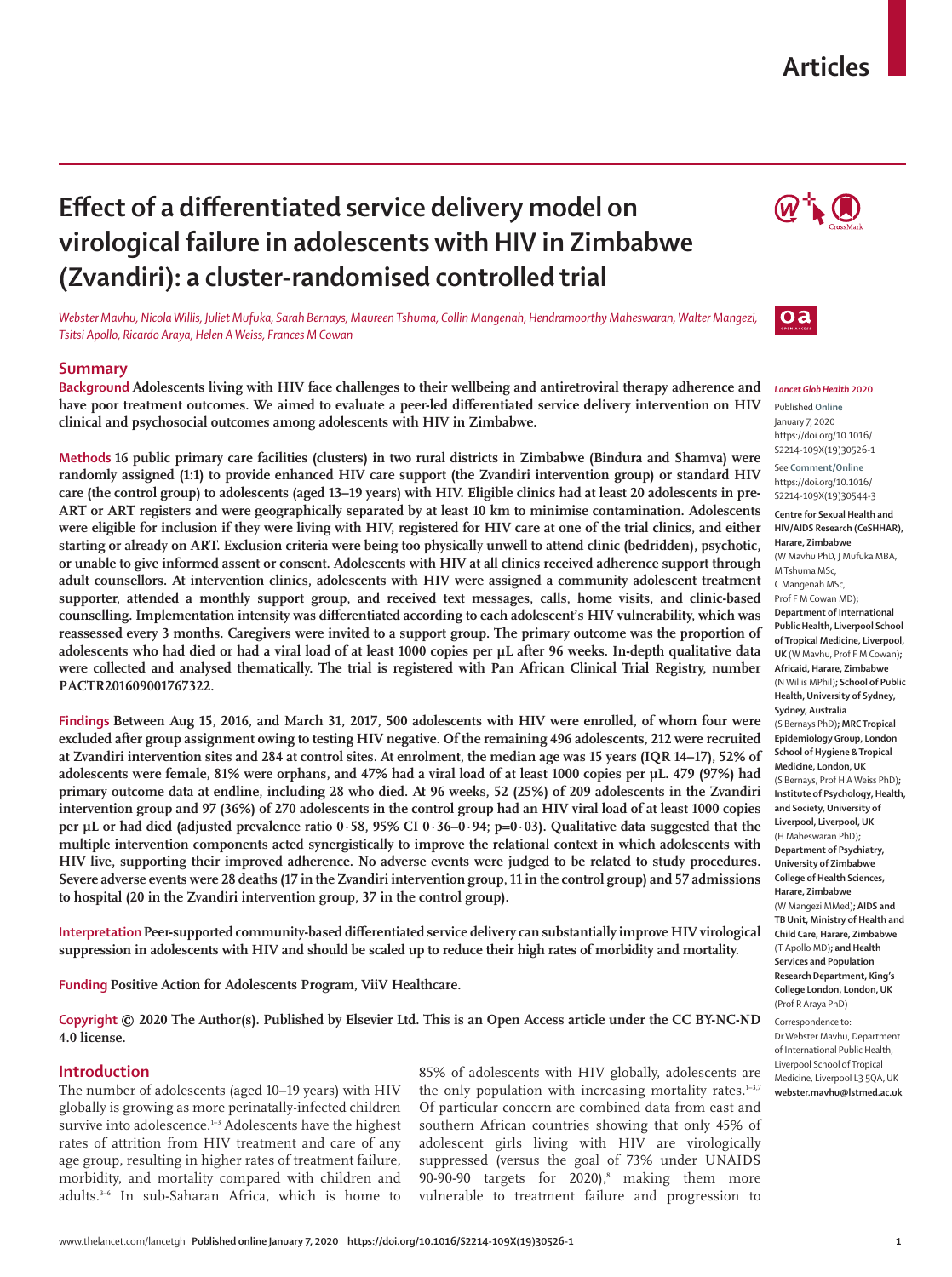#### **Research in context**

#### **Evidence before this study**

Adolescents have the highest rates of attrition from HIV treatment and care of any age group, resulting in higher rates of treatment failure, morbidity, and mortality than that of children and adults. We searched PubMed for articles published in English between database inception and July 31, 2019, using the search terms: "HIV" AND "adolescents" OR "youth" AND "HIV treatment" AND "adherence" OR "retention". Systematic reviews of interventions to improve ART adherence and retention in care among adolescents with HIV have identified specific interventions that show promise, such as individual and group education and counselling, financial incentives, youth-friendly clinic services, and increased accessibility to clinics. However, these reviews also highlight the need for additional studies in this subgroup. To date, only two trials have shown an intervention to be effective against virological outcomes among populations with HIV in low-income and middle-income countries in general and adolescents with HIV, specifically.

#### **Added value of this study**

To our knowledge, this is the first youth-led cluster-randomised trial of a multicomponent differentiated service delivery intervention focusing on adolescents' HIV-related and

psychosocial outcomes. This study adds to the scant evidence base for comprehensive interventions for adolescents with HIV—a group with disproportionately poor HIV treatment outcomes. Notably, our qualitative data highlight the importance of improving the broader relational context in which adolescents with HIV live in order to support their adherence and retention in care.

#### **Implications of all the available evidence**

This study adds to the growing body of evidence to support WHO's recommendations for comprehensive, differentiated service delivery interventions to support ART adherence and retention in care. Our study evaluated the Zvandiri programme as delivered in a real-world and resource-constrained setting, suggesting the Zvandiri intervention can be feasibly implemented in similar settings. Our cost analysis suggests incorporating the Zvandiri intervention into current standard of care would increase the cost of providing HIV treatment to adolescents with HIV in the short term. Policy makers might need to invest in these higher costs to avert the health and economic consequences of not achieving viral suppression in a population likely to require several decades of ART, and in a setting with a scarce number of alternative and more costly drugs.

expensive second-line and third-line regimens than other age groups.

WHO recommends antiretroviral therapy (ART) for all individuals with HIV, irrespective of disease stage or CD4-positive T-cell count.9 For adolescents, WHO additionally recommends community-based interventions to support ART adherence and retention in care, while acknowledging that the evidence to support this recommendation is weak.9 Few studies have rigorously explored the effectiveness of community-based programmes to improve the wellbeing and longevity of adolescents with HIV, and the current pace of intervention research remains inadequate to their needs.<sup>1-3,10</sup> Systematic reviews highlight the small number of studies done among adolescents with HIV, despite this being the age group that is in greatest need of interventions to support their wellbeing, adherence, and retention in care; these reviews recommend prioritisation of further intervention studies with adolescents.<sup>1,10-12</sup>

Optimisation of the public health impact of ART among adolescents with HIV will require scalable, effective, and cost-effective strategies that provide differentiated support for adolescents with HIV to maximise their wellbeing and facilitate their engagement with treatment and care. Differentiated service delivery has the potential to optimise the effects of ART among vulnerable and key populations.<sup>1,13,14</sup> Differentiated service delivery models simplify and decentralise HIV care by adapting services across the care cascade to the preferences and expectations of different subpopulations of people living with HIV.<sup>14</sup>

The [Zvandiri](https://www.africaid-zvandiri.org/) (meaning "As I am" in Shona) programme, which was recommended in 2013 by WHO as a best practice programme,<sup>15</sup> is a theoretically grounded, multicomponent differentiated service delivery model for children, adolescents, and young people with HIV.<sup>16</sup> Zvandiri aims to directly improve the wellbeing of this population and strengthen their engagement with services across the HIV prevention and care cascades.<sup>16</sup> In this cluster-randomised trial, we aimed to evaluate the effectiveness and cost of the Zvandiri programme in relation to clinical and psychosocial outcomes among adolescents with HIV in Zimbabwe.

#### **Methods**

#### **Study design and participants**

The trial design has been described in detail elsewhere.<sup>7</sup> Briefly, we did a cluster-randomised controlled trial in public clinics in two rural districts (Bindura and Shamva) in Mashonaland Central province, Zimbabwe. Districts were selected in consultation with the Ministry of Health and Child Care in June, 2015, when it was estimated that ART coverage among adolescents with HIV in these districts was the lowest in Zimbabwe (about 29%).

Clinics were eligible for inclusion if they were public primary care facilities and had at least 20 adolescents in pre-ART or ART registers. Eligible clinics were geographically separated by at least 10 km to minimise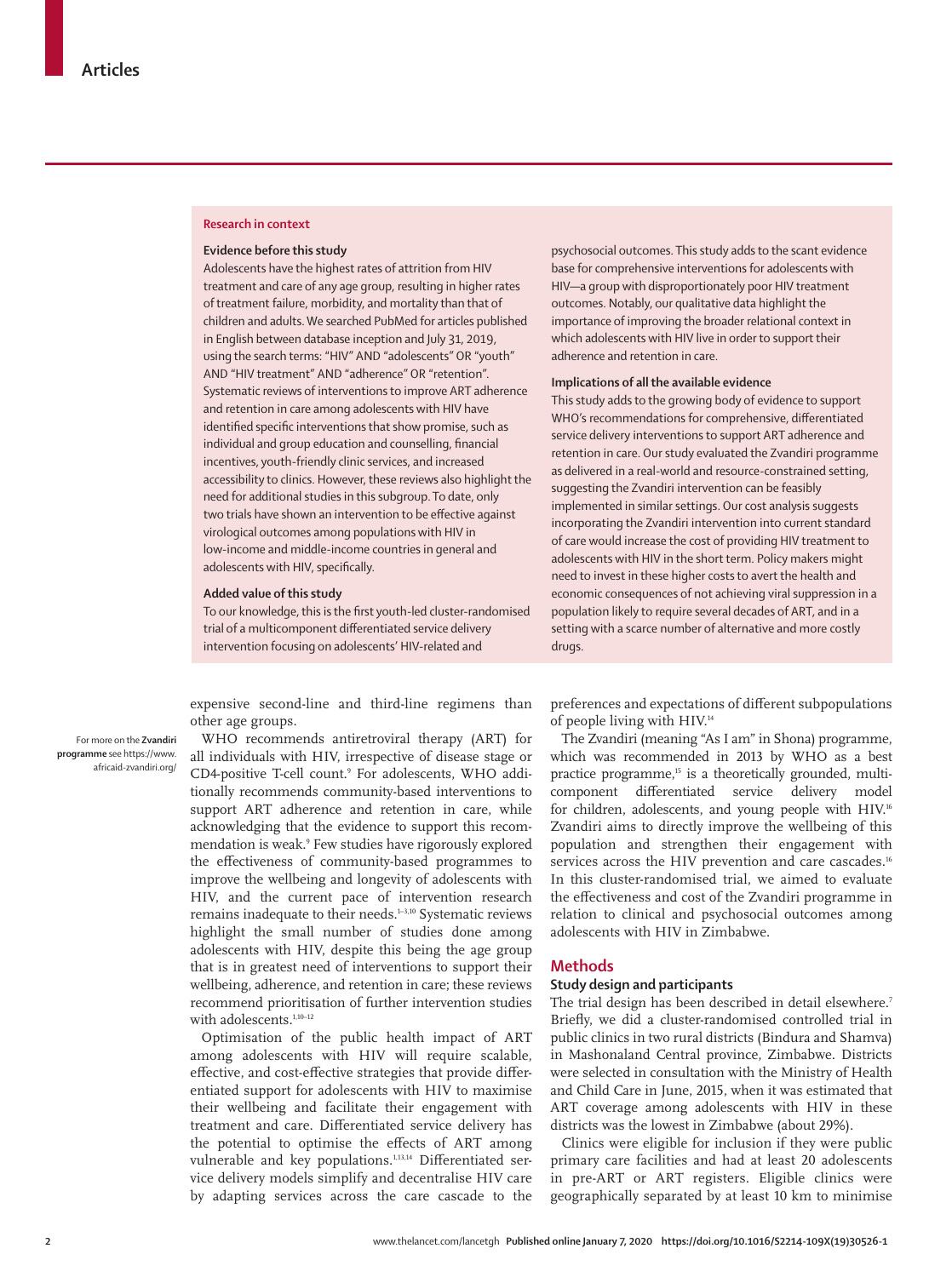contamination. Adolescents were eligible for inclusion if they were living with HIV, registered for HIV care at one of the trial clinics, aged 13–19 years, either starting or already on ART, able to provide informed assent, and their caregiver was able to provide informed consent (those aged 18–19 years did not need caregiver consent). Exclusion criteria were being too physically unwell to attend clinic (bedridden), psychotic, or unable to give informed assent or consent. At each clinic, a list of potentially eligible participants was generated from the pre-ART or ART registers and selected village health workers were asked to contact adolescents with HIV after receiving training on trial objectives, procedures, and importance of maintaining confidentiality.

Ethics approval was granted by the Medical Research Council of Zimbabwe and the ethics committees of the London School of Hygiene & Tropical Medicine (London, UK) and University College London (London, UK). Written informed consent from guardians and ageappropriate assent from participants were obtained before enrolment.

## **Randomisation and masking**

Public clinics were the unit of randomisation. Clinics were randomly assigned (1:1) to receive either enhanced ART adherence support through the Zvandiri programme (the Zvandiri intervention group) or standard of HIV care (the control group). Imbalance between the groups was reduced by matching on district and by using restricted randomisation to minimise imbalance in clinic size (difference in mean clinic size ≤10). For randomisation, we used random-number tables generated in Stata by an independent statistician. The data manager had sole access to the password-protected randomisation file. A public randomisation meeting was held on July 5, 2016.

It was not possible to mask intervention status from the field research team, but laboratory staff who assessed the primary outcome were unaware of intervention status. In addition, statisticians undertaking analyses were masked to allocation. We used non-site specific study ID numbers on all laboratory and data collection forms to maintain masking.

## **Procedures**

At enrolment, all participants completed a questionnaire using interviewer-administered, computer-assisted personal interviews lasting about 60 min. Sensitive questions were self-administered using an audiocomputer-assisted survey instrument. Questionnaire domains included sociodemographic, socioeconomic, medical history (including history of opportunistic infections and admission to hospital), HIV testing and history of ART use, information on clinic attendances, adherence, and psychological wellbeing. On completion of the questionnaire, all participants were asked to provide a finger-prick blood spot sample for HIV viral load testing and to undergo a clinical examination to assess WHO stage. All viral load test results were returned to the clinic within 3 months (standard turnaround time) to guide clinical care in the Zvandiri intervention and control groups. Participants were assessed by the research team, in addition to their routine clinic visits, after weeks 42–60 and 96. At the follow-up visits, participants completed another questionnaire (shorter than the previous one) that covered the same topics as the first, had a blood spot sample taken for viral load testing, and had a physical examination to allow clinical staging. Programme data were collected in the communities receiving the Zvandiri intervention and regularly compiled to record uptake and attendance at community intervention and use of clinical services.

All eligible adolescents attending clinics received ART and adherence support, as set out in the Ministry of Health and Child Care guidelines.<sup>17</sup> For participants in the control group, adherence support was provided by adult counsellors and nursing staff. After ART initiation, these participants were seen every 3 months, with CD4 monitoring every 6 months. Prescription refills, pill counts, and consultations with clinical staff were used to measure adherence.

Participants in the Zvandiri intervention group received standard care, as determined by the Ministry of Health and Child Care, plus the Zvandiri intervention. Details of the Zvandiri intervention have been published previously.7,16 Briefly, up to three trained and supported peer counsellors (community adolescent treatment supporters [colloquially known as CATS] who are adolescents with HIV aged 18–24 years) at each clinic provided adherence counselling and support at clinic visits and through ongoing individualised community-based support. All community adolescent treatment supporters attended a weekly supervision meeting at the clinic with a designated nurse and provided each other with peer-to-peer support (through a Whatsapp group and via Skype) with oversight from a Zvandiri mentor in the district. Up to ten trial participants were allocated to a designated community adolescent treatment supporter according to their residential area and were followed up through text messages, phone calls, home visits, and during their clinic reviews. The type and frequency of contact was determined following assessment of their individual situation (ie, whether they were considered stable so in need of standard support, or in need of enhanced support).

Adolescents with a viral load of less than 1000 copies per µL or a most recent (and within the past 6 months) CD4 count of at least 200 cells per µL, or both, and recorded attendance at all scheduled clinic visits in the past 3 months were offered Zvandiri standard care (ie, a home visit once a month, plus a weekly, individualised text message). The text message was sent by the community adolescent treatment supporters and focused on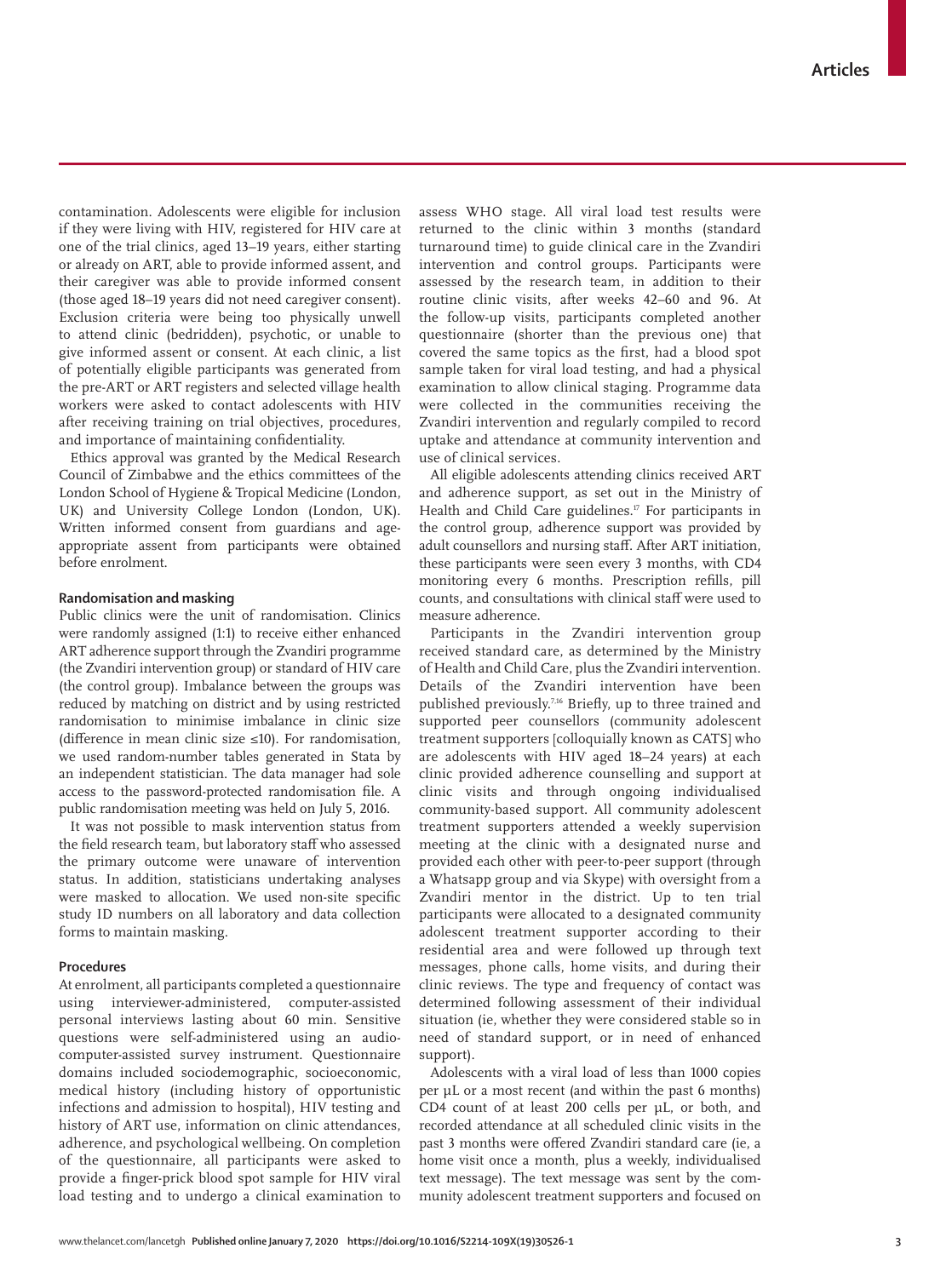motivational reminders related to adherence, attendance at clinic and support groups, and encouragement to contact the community adolescent treatment supporters if any problems arose. An additional home visit was done if an adolescent missed a scheduled clinic appointment or support group meeting.

Adolescents with a viral load of at least 1000 copies per µL or CD4 count of less than 200 cells per µL, or both, who were at risk of common mental disorders or a major depressive disorder, had not attended one or more scheduled clinic visits in the past 3 months, had started ART in the past 3 months, who were pregnant, or had other psychosocial challenges or protection issues were offered Zvandiri enhanced care. This care involved two home visits a week, plus weekly phone calls and daily text messages. During the home visit, the community adolescent treatment supporters did an adherence assessment and gave adherence counselling, as appropriate. A community health nurse or case care worker, or both, accompanied the community adolescent treatment supporters where possible. If adolescents required more than two home visits a week (owing to child protection needs, depression, or ill health), the third visit (and onwards) of the week was done by community adolescent treatment supporters with the caregiver present.

Adolescents were allocated to the appropriate intervention level (standard or enhanced care) at enrolment and reassessed every 3 months by community adolescent treatment supporters in conjunction with clinic nurses. Adolescents were moved between levels of intervention support as indicated by clinic attendance and other clinical or psychosocial factors (table 1). All participants in the Zvandiri intervention group were invited to a monthly support group, facilitated by a support group leader (a volunteer nurse, teacher, or social worker) in conjunction with the community adolescent treatment supporters. with supervision from the Zvandiri mentor. A standardised curriculum was used, focusing on improving health and treatment literacy, HIV disclosure, resilience and coping strategies, sexual and reproductive health, social networks, and awareness of, and linkages to, services as required. Adolescents identified as being at risk of harm were immediately referred to the Zvandiri Intervention Coordinator or clinic nurse for mental health services or management with the Department of Social Services, or both.

Caregivers of adolescents in the Zvandiri intervention group were invited to a 12-session caregiver support group, facilitated by the Zvandiri mentor and community adolescent treatment supporters. Sessions were in Shona, the beneficiaries' language, and focused on improving caregivers' knowledge, skills, and confidence of HIV and treatment literacy, communication and parenting, and available support services. Sessions were planned to be held each month, with each session lasting up to 2 h.

## *Process evaluation*

As part of a process evaluation of the Zvandiri intervention, we did in-depth interviews between June 1, 2017, and Dec 21, 2018, with 54 trial participants (32 female participants, 22 male participants), 34 caregivers (24 women, ten men), 15 health-care workers (13 women, two men), nine support group leaders (three women, six men), and 18 community adolescent treatment supporters (six female supporters, 12 male supporters). We observed 11 support groups meetings, 18 community adolescent treatment supporters' coordination meetings, and eight caregiver information sessions. We sought to understand from multiple perspectives the context of young people's lives (including the community adolescent treatment supporters), their experiences, and their support needs. Iterative qualitative data collection and analysis informed a grounded thematic analytical approach.

#### *Cost analysis*

We used standard costing guidelines<sup>18</sup> to estimate the annual cost per adolescent treated on ART and cost per adolescent virally suppressed on ART through the Zvandiri intervention and control clinics. Cost estimates included staff salaries and training, drugs and other consumables, equipment, and overheads. We also did a sensitivity analysis of scenarios in which salaries were public sector-based, start-up costs were excluded, and the two Zvandiri mentors supervised the total number of

|                                                                     | Control group                                                                                                                                                                                                                                                                            | Standard Zvandiri intervention support                                                                                                                                                                               | Enhanced Zvandiri intervention support                                                                                                                                                                                                                                                                                                        |  |  |  |
|---------------------------------------------------------------------|------------------------------------------------------------------------------------------------------------------------------------------------------------------------------------------------------------------------------------------------------------------------------------------|----------------------------------------------------------------------------------------------------------------------------------------------------------------------------------------------------------------------|-----------------------------------------------------------------------------------------------------------------------------------------------------------------------------------------------------------------------------------------------------------------------------------------------------------------------------------------------|--|--|--|
| Eligibility<br>criteria                                             | All eligible                                                                                                                                                                                                                                                                             | A viral load of <1000 copies per µL in the<br>past 6 months; CD4 count ≥200 cells<br>per µL in the past 6 months; attending all<br>scheduled clinic visits in the past<br>3 months; psychologically stable; and safe | Commencing ART or switching regimens in the past 3 months;<br>a viral load of ≥1000 copies per µL in the past 6 months; CD4 count<br><200 cells per µL in the past 6 months; pregnant or breastfeeding;<br>failing to attend at least one scheduled clinic visit in the past<br>3 months; psychologically distressed; and abused or neglected |  |  |  |
| Intervention                                                        | Adherence support provided by adult counsellors and nursing<br>staff; after ART initiation, participants seen every 3 months,<br>with CD4 monitoring at 6 monthly intervals; and prescription<br>refills, pill counts and consultations with clinical staff used to<br>measure adherence | Monthly support group; monthly home<br>visit; weekly text message reminder;<br>clinic contact; and caregiver workshop                                                                                                | Monthly support group; two home visits a week; daily text<br>message reminder; weekly phone calls; clinic contact; caregiver<br>workshop; referral and linkages; and community outreach visits<br>with other community cadres                                                                                                                 |  |  |  |
| ART=antiretroviral therapy.                                         |                                                                                                                                                                                                                                                                                          |                                                                                                                                                                                                                      |                                                                                                                                                                                                                                                                                                                                               |  |  |  |
| Table 1: Intervention components and levels of intervention support |                                                                                                                                                                                                                                                                                          |                                                                                                                                                                                                                      |                                                                                                                                                                                                                                                                                                                                               |  |  |  |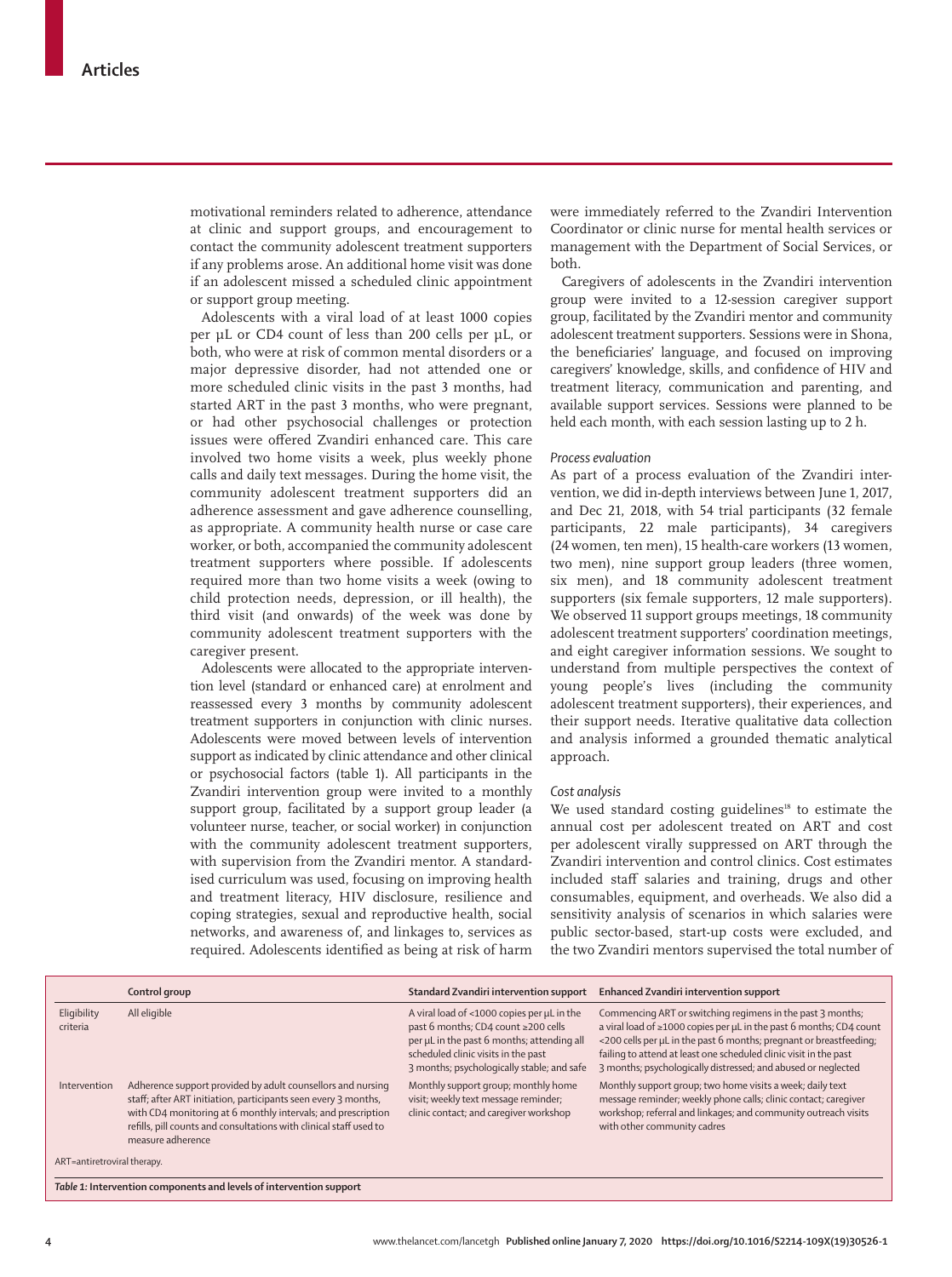clinics within their two districts, rather than just the eight per district in our trial. A full description of the costing methods is listed in the appendix (pp 28–29).

#### **Outcomes**

The primary outcome, assessed in the modified intentionto-treat population (ie, excluding enrolled participants who were later found to be HIV-negative), was the proportion of participants who had died or had virological failure (defined by an HIV-1 viral load of ≥1000 copies per µL at 96 weeks [window period for inclusion: 88–104 weeks]) after enrolment. HIV viral load was

assessed using blood spot samples, which were air dried on filter papers and stored at room temperature until they were taken every week to the Flowcytometry Laboratory (Harare, Zimbabwe). Viral load testing of HIV1 RNA was done via PCR using the NucliSENS EasyQ Director (bioMerieux; Marcy L'Etoile, France).

See **Online** for appendix

The five secondary outcomes were the proportion of participants who were not retained in clinic services, stratified according to the WHO definition of retention in HIV care;<sup>19</sup> who had discontinued ART (defined as completely stopping taking drugs for at least 3 months), as documented in clinic records; who had depression,



#### *Figure 1:* **Trial profile**

\*Includes one participant who was not seen at midline. †Includes nine participants who were not seen at midline. ‡Includes one participant who was seen outside of the window period at midline. §Includes 24 participants who were not seen at midline.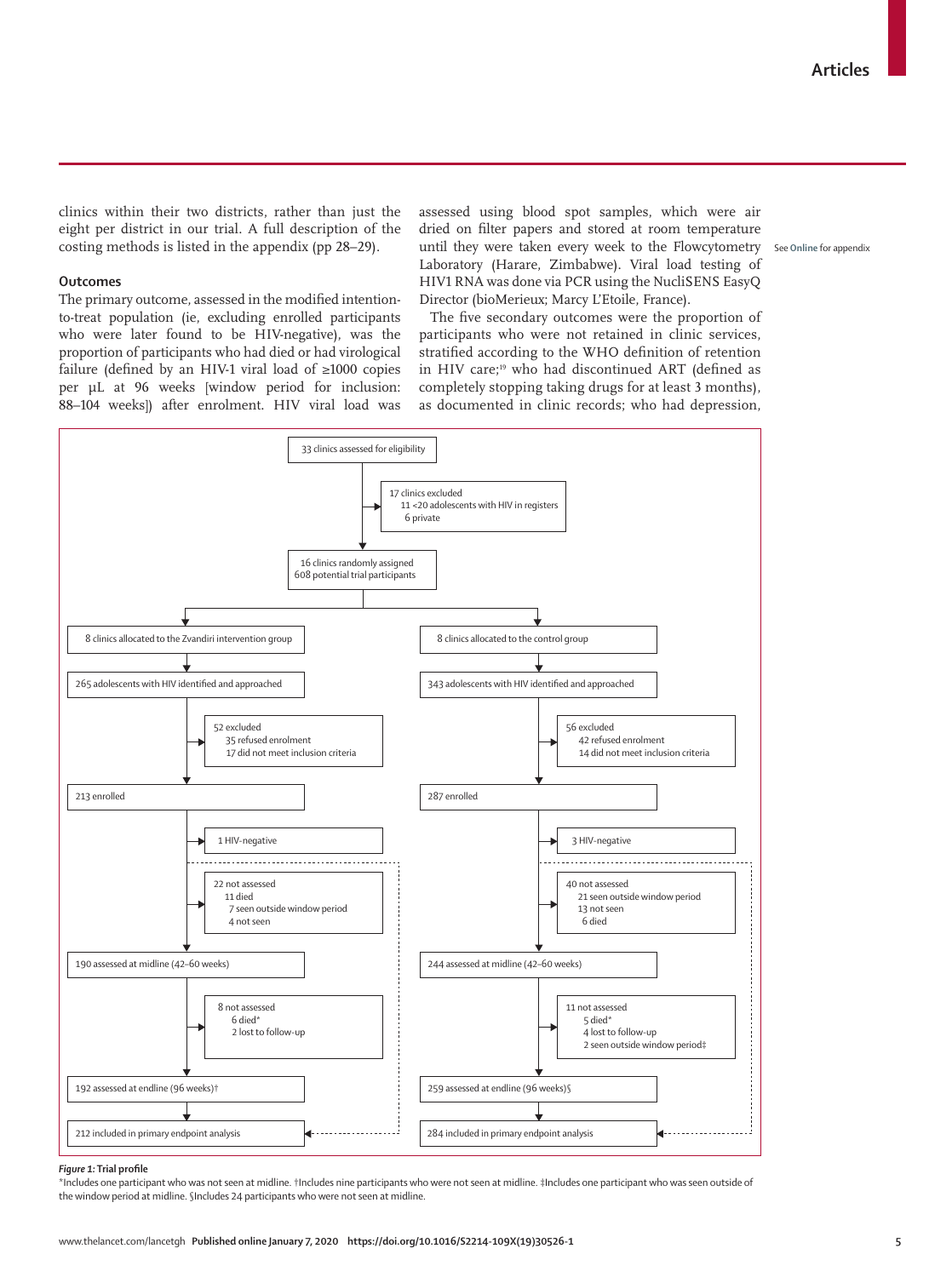|                                 | Zvandiri group<br>$(n=212)$ | Control group<br>$(n=284)$         |
|---------------------------------|-----------------------------|------------------------------------|
| Sex                             |                             |                                    |
| Female                          | 119 (56%)                   | 138 (49%)                          |
| Male                            | 93 (44%)                    | 146 (51%)                          |
| Age group, years                |                             |                                    |
| $13 - 14$                       | 81 (38%)                    | 110 (39%)                          |
| $15 - 16$                       | 59 (28%)                    | 86 (30%)                           |
| $17 - 19$                       | 72 (34%)                    | 88 (31%)                           |
| Currently in school             |                             |                                    |
| No                              | 133 (63%)                   | 198 (70%)                          |
| Yes                             | 79 (37%)                    | 86 (30%)                           |
| Orphanhood status               |                             |                                    |
| Not orphan                      | 36 (17%)                    | 54 (19%)                           |
| Maternal                        | 49 (23%)                    | 56 (20%)                           |
| Paternal                        | 38 (18%)                    | 61 (21%)                           |
| Both                            | 84 (40%)                    | 108 (38%)                          |
| Data missing                    | 5(2%)                       | 5(2%)                              |
| Number of children in household |                             |                                    |
| $\leq 1$                        | 63 (30%)                    | 77 (27%)                           |
| $\overline{2}$                  | 56 (26%)                    | 72 (25%)                           |
| 3                               | 43 (20%)                    | 54 (19%)                           |
| $\geq 4$                        | 50 (24%)                    | 81 (29%)                           |
| Caregiver attitude*             |                             |                                    |
| Positive                        | 183 (86%)                   | 232 (82%)                          |
| Negative                        | 29 (14%)                    | 52 (18%)                           |
| <b>Disclosed HIV status</b>     |                             |                                    |
| Yes                             | 55 (30%)                    | 81 (34%)                           |
| No or do not know               | 130 (70%)                   | 159 (66%)                          |
| Data missing                    | 27 (13%)                    | 44 (15%)                           |
| Stigma                          |                             |                                    |
| $0 - 1$                         | 76 (36%)                    | 85 (30%)                           |
| >1                              | 136 (64%)                   | 199 (70%)                          |
| Mean SSQ-14 score (SD)          | 3.99(3.37)                  | 4.73(3.60)                         |
| SSQ-14 score                    |                             |                                    |
| &8                              | 174 (82%)                   | 221 (78%)                          |
| $\geq 8$                        | 38 (18%)                    | 63 (22%)                           |
| Mean PHQ-9 score (SD)           | 3.15(3.11)                  | 3.77(3.71)                         |
| PHQ-9 score                     |                             |                                    |
| < 8                             | 191 (90%)                   | 242 (85%)                          |
| ≥8                              | 21 (10%)                    | 42 (15%)                           |
| <b>HIV</b> viral load           |                             |                                    |
| Undetectable                    | 55 (26%)                    | 86 (30%)                           |
| <1000 copies per µL             | 54 (25%)                    | 69 (24%)                           |
| $\geq$ 1000 copies per µL       | 103 (49%)                   | 129 (45%)                          |
|                                 |                             | (Table 2 continues in next column) |
|                                 |                             |                                    |

defined as scoring at least 10 out of 27 on the Patient Health Questionnaire (PHQ-9);<sup>20</sup> who were at risk of common mental disorders (depression, anxiety, or both), defined as scoring at least 8 out of 14 on the Shona Symptom Questionnaire (SSQ-14);<sup>21</sup> and who had poor quality of life, as measured on the European Quality of Life-5 Dimensions (EQ-5D) scale (which has

|                                                                                                                                                                                                                                                  | Zvandiri group<br>$(n=212)$ | Control group<br>$(n=284)$ |  |  |  |
|--------------------------------------------------------------------------------------------------------------------------------------------------------------------------------------------------------------------------------------------------|-----------------------------|----------------------------|--|--|--|
| (Continued from previous column)                                                                                                                                                                                                                 |                             |                            |  |  |  |
| Duration on ART                                                                                                                                                                                                                                  |                             |                            |  |  |  |
| Not on ART at enrolment                                                                                                                                                                                                                          | 15 (7%)                     | 16 (6%)                    |  |  |  |
| <2 years                                                                                                                                                                                                                                         | 55 (26%)                    | 60 (21%)                   |  |  |  |
| 2-3 years                                                                                                                                                                                                                                        | 52 (26%)                    | 58 (20%)                   |  |  |  |
| 4-7 years                                                                                                                                                                                                                                        | 75 (37%)                    | 128 (45%)                  |  |  |  |
| $\geq 8$ years                                                                                                                                                                                                                                   | 6(3%)                       | 17 (6%)                    |  |  |  |
| Data missing                                                                                                                                                                                                                                     | 8(4%)                       | 6(2%)                      |  |  |  |
| 281 (232-319)<br>307 (251-324)<br>Median CD4 count at ART initiation<br>(IQR)                                                                                                                                                                    |                             |                            |  |  |  |
| Data are n (%) unless otherwise specified. *Assessed via a positive or negative<br>response to each of the following: my caregiver spoke or speaks to me with a<br>warm and friendly voice; my caregiver seemed or seems emotionally cold to me; |                             |                            |  |  |  |

my caregiver appeared or appears to understand my problems and worries; my caregiver enjoyed or enjoys talking things over with me; my caregiver made or makes me feel better when I am upset; my caregiver did not or does not talk to me when I was or am upset.

*Table 2:* **Baseline characteristics, modified intention-to-treat population (n=496)**

been previously validated in Zimbabwe).<sup>22</sup> Secondary outcomes were assessed at midline (42–60 weeks) and endline (96 weeks) in the modified intention-to-treat population.

Two exploratory outcomes were the proportion of participants with onward HIV status disclosure and with perceived stigma measured using the HIV/AIDS Stigma Instrument-People living with AIDS (HASI-P).<sup>23</sup>

Severe adverse events (deaths and admissions to hospital) were recorded and reported by type and study group. For all deaths, we used verbal autopsy to determine cause of death. Other, non-severe, adverse events were reported similiarly.

## **Statistical analysis**

In 16 clusters, the sample size of 500 participants provided 80% power to detect a difference in detectable viral load of 35% among participants in the standard care group versus 18% in the Zvandiri intervention group, assuming 20% loss to follow-up and a coefficient of variation (k) between clusters of 0·25, using the sample size formula for cluster randomised trials as outlined by Hayes and Moulton.<sup>24</sup> For secondary outcomes, the trial had 90% power to detect, for example, a difference in non-complete attendance of 26% in the standard care group versus 10% in the Zvandiri intervention group, and 80% power to detect a difference in mean SSQ-14 score of 7·4 (SD 3·74) in the control group and 4·8 (3·74) in the Zvandiri intervention group. Our alpha level was 0·05.

The primary analyses were done in a complete case manner in the modified-intention-to-treat population. Cluster-level summary measures were used owing to the small number of clusters per group.<sup>24</sup> For binary outcomes, the effect was estimated by the prevalence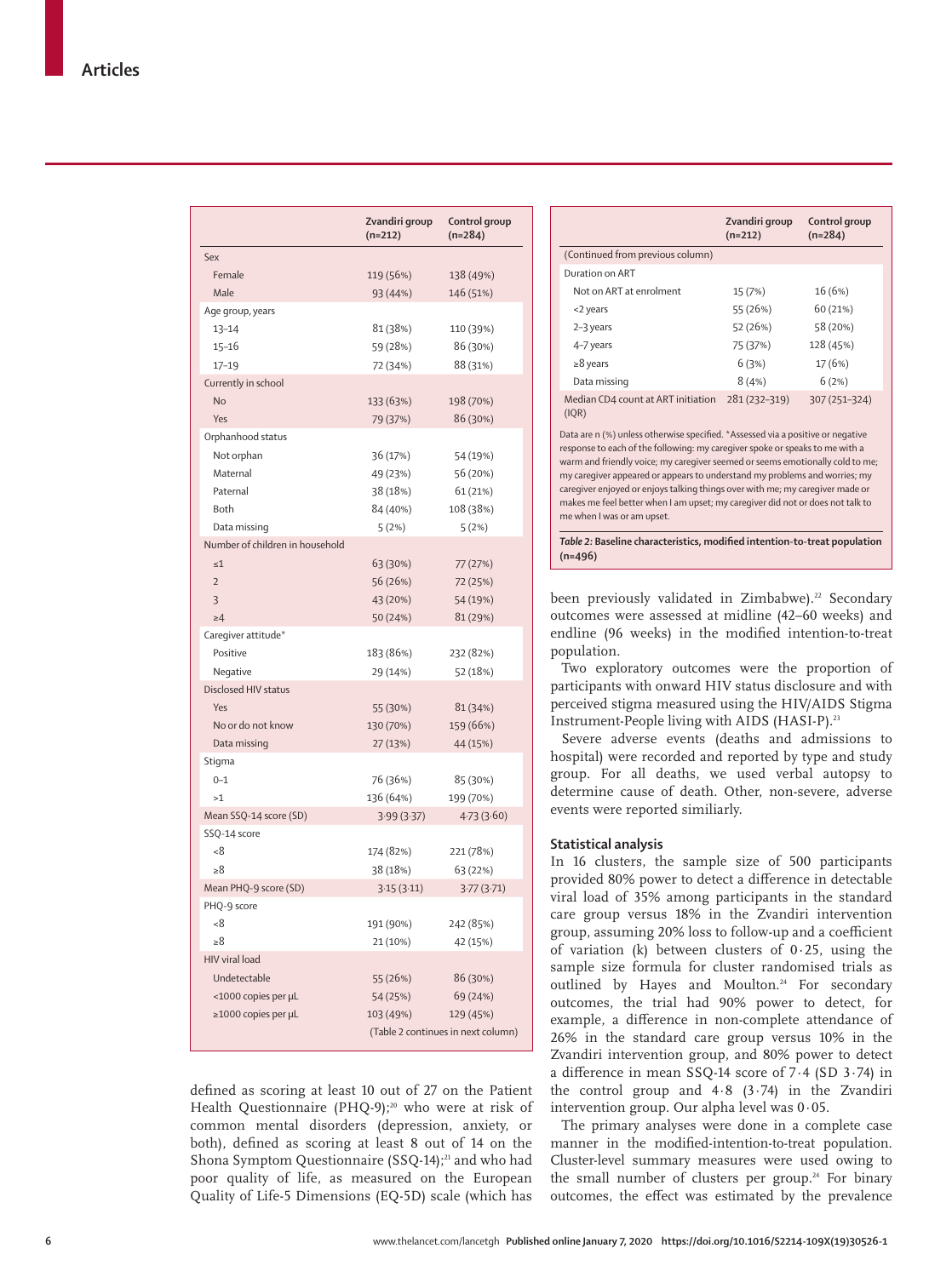ratio (PR). Stratum (district)-specific PRs were estimated as the ratio of the geometric mean prevalence between groups for each of the two strata, and the overall PR was estimated as the weighted average of these stratumspecific PRs. An approximate variance for the log (mean prevalence) in each group was estimated from the residual mean square from a two-way analysis of variance of community log-prevalence on strata and group. For outcomes with zero events in at least one cluster,<sup>24</sup> PR was estimated as the ratio of the arithmetic mean prevalence between groups, with variance estimated from analysis of variance of prevalence on strata and groups. A 95% CI for the PR was estimated from this variance using a stratified *t* test with 14 degrees of freedom. For continuous outcomes, the measure of effect was the mean difference between groups, analysed in an analogous method based on mean scores in each facility.

Secondary analyses examined effect modification by baseline viral load, age group, sex, duration on treatment, SSQ-14 score, and PHQ-9 score.<sup>25</sup> Predefined analyses included adjustment for baseline viral load and other variables that were imbalanced at baseline. We did sensitivity analyses to investigate the effect of missing data by using multiple imputation, analysed using an individual level logistic regression model, allowing for within-cluster correlation using fixed effects.

We used STATA software (version 15.0; StatCorp, College Station, TX, USA) for all analyses. A data safety and monitoring board oversaw the study and was responsible for assessing data quality, protocol compliance (participants and investigators), and frequency of adverse events among participants. Details of protocol amendments are included in the appendix (p 9).

This trial is registered with the Pan African Clinical Trial Registry, number PACTR201609001767322.

## **Role of the funding source**

The funder had no role in study design, data collection, data analysis, data interpretation, or writing of the report. The corresponding author had full access to all the data in the study and had final responsibility for the decision to submit for publication.

## **Results**

In July, 2016, we identified 33 clinics in the two trial districts. Of the 33 clinics, 11 were excluded from the trial because they served fewer than 20 adolescents with HIV and six were private clinics. The remaining 16 primary care clinics were randomly assigned (1:1) to deliver either standard of HIV care plus Zvandiri (the Zvandiri intervention group) or standard of HIV care only (the control group).

Between Aug 15, 2016, and March 31, 2017, 608 adolescents (aged 13–19 years) with HIV from the 16 clinics were identified and approached. Of these, 77 (13%) refused enrolment and 31 (5%) were ineligible, leaving 500 (82%) enrolled into the trial. Four (<1%) of the 500 participants had their data excluded from final analyses after repeat testing using several assays showed that they were HIV negative. 212 adolescents were enrolled in the Zvandiri intervention group and 284 in the control group (figure 1).

At enrolment, the median age of participants was 15 years (IQR 14–17), 52% of adolescents were female, 81% were orphans, 47% had a viral load of at least 1000 copies per µL, and 68% had not disclosed their HIV status to anyone other than health-care staff or caregivers (table 2). There was some imbalance between groups at enrolment, with participants in the Zvandiri intervention group more likely to be female, older, not in school, with a more positive caregiver attitude, less likely to have experienced stigma or to have common mental disorders or depression, more likely to have an unsuppressed viral

|                                                      | Zvandiri group | Control group | Unadjusted PR or mean<br>difference (95% CI) | Adjusted PR or mean<br>difference (95% CI)* | p value |
|------------------------------------------------------|----------------|---------------|----------------------------------------------|---------------------------------------------|---------|
| Primary outcome                                      |                |               |                                              |                                             |         |
| HIV viral load $\geq$ 1000 copies per µL or<br>death | 22% (52/209)   | 36% (97/270)  | 0.61(0.38 to 0.97)                           | $0.58(0.36 \text{ to } 0.94)$               | 0.03    |
| Secondary outcomes                                   |                |               |                                              |                                             |         |
| Discontinuation of ART for ≥3 months†                | 7% 16/209)     | 11% (30/270)  | $0.64$ (0.28 to 1.48)                        | $0.68$ (0.23 to 1.99)                       | 0.45    |
| Attended <80% of scheduled visitst                   | 13% (28/207)   | 15% (39/269)  | $0.83(0.38 \text{ to } 1.82)$                | $0.80$ (0.32 to 2.02)                       | 0.62    |
| SSO-14 score $\geq 8$                                | 27% (60/192)   | 35% (86/259)  | $0.79$ (0.52 to 1.19)                        | $0.86$ (0.60 to 1.23)                       | 0.35    |
| PHQ-9 score $\geq 8$ <sup>+</sup>                    | 10% (22/192)   | 16% (38/259)  | $0.69$ (0.32 to 1.48)                        | $0.80(0.38 \text{ to } 1.69)$               | 0.53    |
| Mean SSQ-14 score                                    | 5.42(0.42)     | 5.90(0.55)    | $-0.48$ ( $-2.06$ to $1.10$ )                | $-0.31$ ( $-1.70$ to $1.08$ )               | 0.64    |
| Mean EQ-5D Index                                     | 0.91(0.01)     | 0.92(0.01)    | $0.00 (-0.04 to 0.03)$                       | $-0.01$ ( $-0.04$ to $0.03$ )               | 0.65    |
| <b>Exploratory outcomes</b>                          |                |               |                                              |                                             |         |
| No onward disclosure                                 | 62% (134/192)  | 65% (172/259) | $0.96$ (0.83 to 1.11)                        | 1.00 (0.85 to 1.18)                         | 0.98    |
| HASI-P stigma index >1                               | 43% (90/192)   | 43% (119/259) | 0.99 (0.79 to 1.22)                          | 1.06 (0.85 to 1.31)                         | 0.56    |

Data are % (n/N) or mean (SE). % refers to geometric mean of the cluster-level proportions. ART=antiretroviral therapy. EQ-5D=European Quality of Life-5 Dimensions. HASI-P=HIV/AIDS Stigma Instrument-People living with AIDS. PHQ= Patient Health Questionnaire. PR=prevalence ratio. SSQ=Shona Symptom Questionnaire. \*Adjusted for district, age, sex, being in school, baseline viral load, and baseline SSQ-14 plus PHQ-9 scores. †Estimated using arithmetic means owing to at least one cluster with zero outcomes.

*Table 3:* **Effect of the intervention at endline (96 weeks), modified intention-to-treat population (n=496)**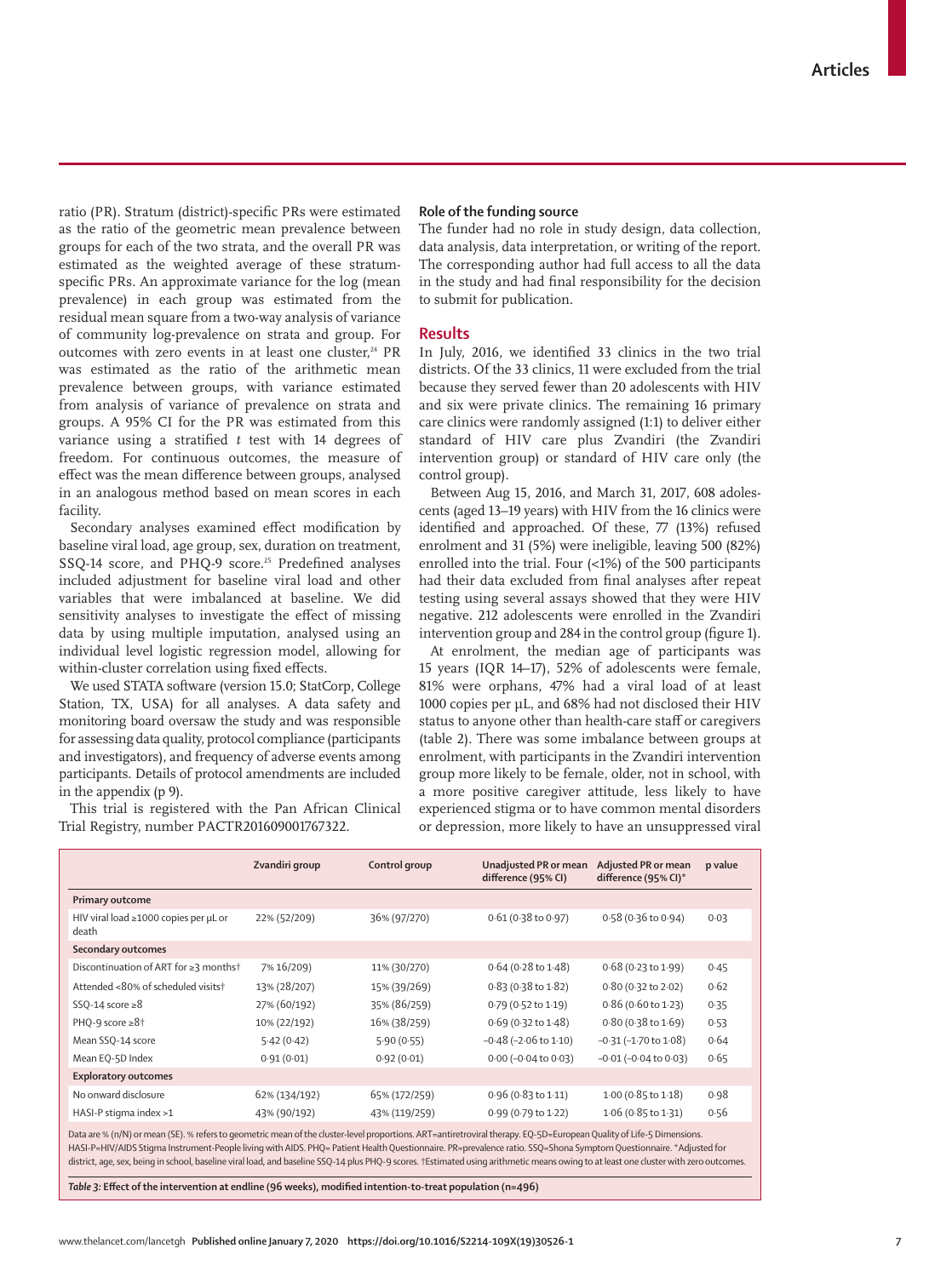load, and with a shorter duration on ART. Age, sex, being in school, baseline viral load, and baseline SSQ-14 and PHQ-9 scores were adjusted for in all subsequent analyses.

Of the 496 eligible participants enrolled, 479 (97%) had primary outcome data at endline, including 28 participants who died (17 in the Zvandiri intervention group, 11 in the control group). 14 (5%) participants in the control group and three (1%) in the Zvandiri intervention group did not complete 96 weeks of follow-up within the 8-week assessment period (ie, 88–104 weeks). Process evaluation data suggested that two of the three participants in the Zvandiri intervention group who were lost to follow-up had relocated but continued to receive HIV care. The other participant, who had not disclosed her HIV status to her partner, discontinued the study owing to fear of unintentional disclosure.



*Figure 2:* **Proportion of patients reaching the primary outcome during follow-up**

Virological failure or death at endline was less common in the Zvandiri intervention group than in the control group (adjusted PR 0.58, 95% CI 0.36-0.94; p=0.03; table 3, figure 2). The Zvandiri intervention had a favourable effect on all secondary outcomes at endline, but the differences were not significant. The exploratory outcomes did not differ between the two groups (table 3).

There was some evidence of an intervention effect on the primary outcome at midline (adjusted PR 0·84, 95% CI 0 $\cdot$  64–1 $\cdot$ 10; p=0 $\cdot$ 17); the effect was stronger (0 $\cdot$ 80,  $0.64-1.03$ ;  $p=0.07$ ) when deaths in the first 3 months after enrolment were excluded (specified as a sensitivity analysis in the analysis plan; table 4). There was also some evidence of an intervention effect on PHQ-9 score at midline (adjusted PR 0·55, 95% CI 0·30–1·03;  $p=0.06$ ), but not on other secondary outcomes (table 4). There were stronger intervention effects at 96 weeks in participants aged 13–16 years than in those aged 17–19 years, although the effect modification was not significant (table 5). The results for the multiple imputation analysis were similar to the complete case analysis (adjusted PR 0·66, 95% CI 0·51–0·85; p=0·001; data not shown). The coefficient of variation was k=0·24 for the Zvandiri intervention group and  $k=0.35$  for the control group. Adjusted risk differences and the effects on viral load and death separately are shown in the appendix (pp 26–27).

Process evaluation data suggested that the Zvandiri intervention improved the quality of adolescents' lives through a focus on shared experiences, role modelling, and supportive friendship (community adolescent treatment supporters' visits and support group). Their own and their caregivers' HIV and treatment literacy was also improved (via support groups, community adolescent treatment supporters' visits, and caregiver workshops) which, in tandem, enabled adolescents to better manage adherence and build their self-esteem. Adolescents with HIV described the transformative effect of a more

|                                                                                                                                                                | Zvandiri group | Control group | Unadjusted PR or mean<br>difference (95% CI) | Adjusted PR or mean<br>difference (95% CI) | p value |  |
|----------------------------------------------------------------------------------------------------------------------------------------------------------------|----------------|---------------|----------------------------------------------|--------------------------------------------|---------|--|
| Primary outcome                                                                                                                                                |                |               |                                              |                                            |         |  |
| HIV viral load of $\geq$ 1000 copies per µL or death                                                                                                           | 32% (68/201)   | 38% (98/250)  | $0.86$ (0.66 to 1.11)                        | $0.84(0.64 \text{ to } 1.10)$              | 0.17    |  |
| HIV viral load of ≥1000 copies per µL or death*                                                                                                                | 31% (65/198)   | 37% (97/249)  | $0.83(0.65 \text{ to } 1.05)$                | $0.80(0.64 \text{ to } 1.03)$              | 0.07    |  |
| Secondary outcomes                                                                                                                                             |                |               |                                              |                                            |         |  |
| SSO-14 score $\geq 8$                                                                                                                                          | 33% (70/190)   | 41% (98/244)  | 0.82 (0.54 to 1.24)                          | $0.90(0.61$ to $1.31)$                     | 0.52    |  |
| PHQ-9 score $\geq 8$                                                                                                                                           | 11% (27/190)   | 23% (53/244)  | $0.48$ (0.24 to 0.97)                        | $0.55(0.30 \text{ to } 1.03)$              | 0.06    |  |
| Mean SSQ-14 score                                                                                                                                              | 6.08(0.34)     | 6.91(0.74)    | $-0.82$ ( $-2.58$ to $0.93$ )                | $-0.71$ ( $-2.13$ to $0.72$ )              | 0.30    |  |
| Mean EQ-5D Index                                                                                                                                               | 0.86(0.01)     | 0.84(0.02)    | $0.02$ (-0.02 to $0.07$ )                    | $0.02$ (-0.02 to $0.06$ )                  | 0.27    |  |
| <b>Exploratory outcomes</b>                                                                                                                                    |                |               |                                              |                                            |         |  |
| No onward disclosure                                                                                                                                           | 61% (126/190)  | 66% (162/244) | $0.93(0.78 \text{ to } 1.11)$                | 1.00 (0.88 to 1.14)                        | 0.99    |  |
| HASI-P stigma index >1                                                                                                                                         | 55% (111/190)  | 62% (152/244) | 0.89 (0.70 to 1.12)                          | $0.92(0.74 \text{ to } 1.16)$              | 0.44    |  |
| Data are % (n/N) or mean (SE) % refers to geometric mean of the cluster level proportions. EQ ED-European Quality of Life E Dimensions, HASL B-HIV/AIDS Stigma |                |               |                                              |                                            |         |  |

Data are % (n/N) or mean (SE). % refers to geometric mean of the cluster-level proportions. EQ-5D=European Quality of Life-5 Dimensions. HASI-P=HIV/AIDS Stigma Instrument-People living with AIDS. PHQ=Patient Health Questionnaire. PR=prevalence ratio. SSQ=Shona Symptom Questionnaire. \*Excluding four deaths in the first 3 months.

*Table 4:* **Effect of the intervention at midline (42–60 weeks), modified intention-to-treat population (n=496)**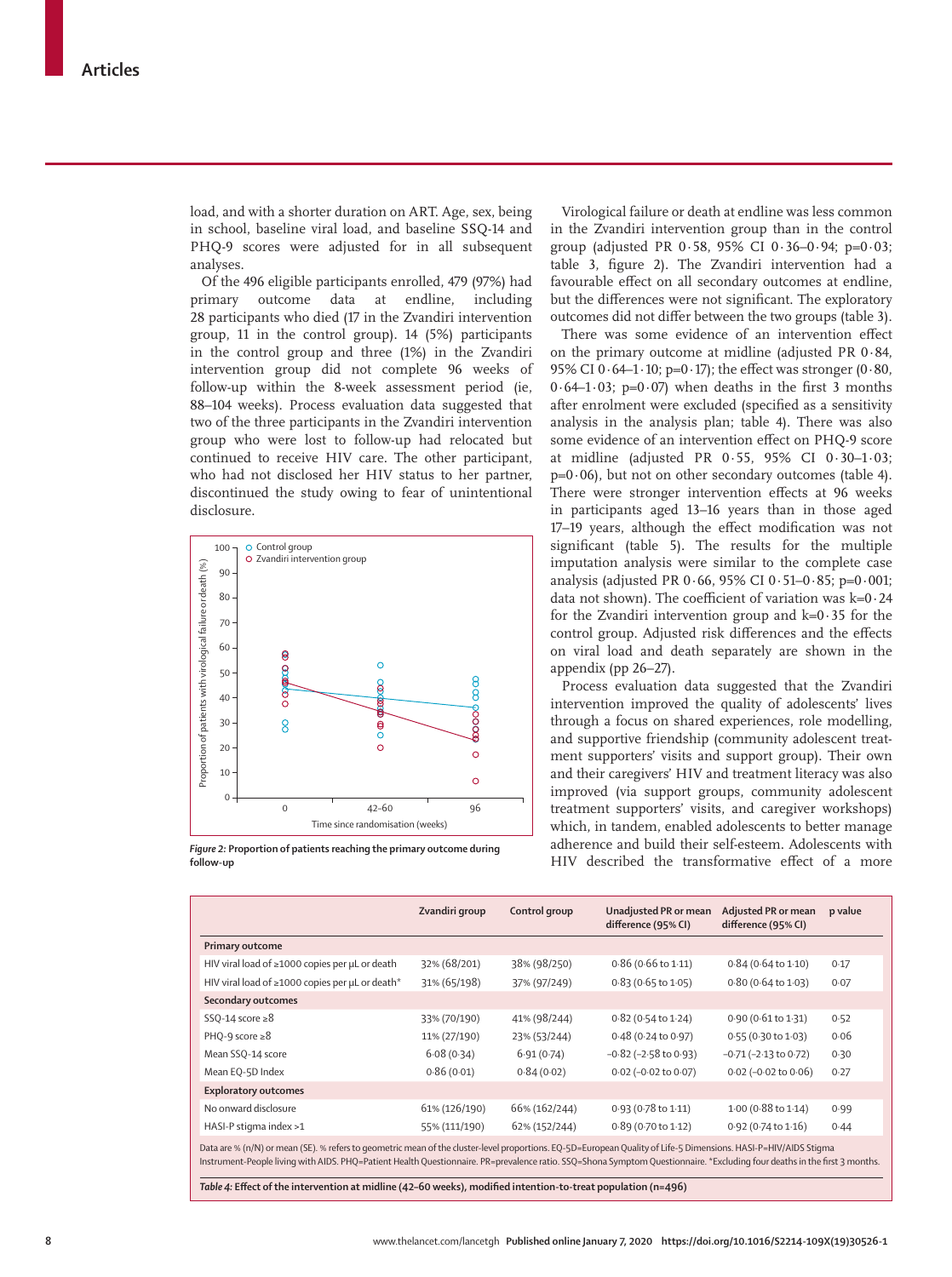sympathetic household environment, where caregivers, benefitting from the workshops, were better educated about the low transmission risk of HIV in ordinary daily activities and were more responsive in meeting the nutritional and physical needs of adolescents with HIV. These changes were experienced by adolescents with HIV as being better cared for and more cared about. Adolescents described the Zvandiri intervention as a way of relieving their sense of isolation and reducing their fear of the present and future implications of their HIV status. Community adolescent treatment supporters were hosted within local clinics and, over time, this situation influenced the attitudes of health-care workers towards adolescents with HIV, which was reported by health-care workers, community adolescent treatment supporters, adolescents with HIV, and caregivers to create a more open and receptive environment in which to seek care and support. The text messages, alongside the other support provided by the community adolescent treatment supporters, provided practical reminders that improved the capacity of adolescents with HIV to habituate treatment adherence.

The total annual cost per adolescent treated with ART was US\$997·00 through the Zvandiri intervention clinics and \$163·17 through control clinics (table 6). The annual cost per virally suppressed adolescent on ART was \$1340·00 for the Zvandiri intervention clinics and \$450·36 for the control clinics. Across all clinics, personnel costs accounted for the largest proportion of the total cost.

Our predefined sensitivity analyses, which assessed scenarios where salaries were public sector-based, startup costs were excluded, and the two Zvandiri mentors supervised more clinics located within their two districts (22 for Bindura and 16 for Shamva) than the eight in our trial (thus taking the programme to scale across the district), showed that costs were reduced to \$602·85 per adolescent treated with ART and \$810·00 per virally suppressed adolescent (appendix p 29). Other input parameters, such as discount rate, life of vehicles and equipment, prices of supplies, and building utilities, had little effect on cost (appendix pp 28–29).

Regarding severe adverse events, there were 28 deaths (17 in the Zvandiri intervention group, 11 in the control group) and 57 admissions to hospital (20 in the Zvandiri intervention group, 37 in the control group). We did not collect robust data on non-severe adverse events. Verbal autopsy findings suggested that six (35%) of 17 deaths in the Zvandiri intervention group and eight (73%) of 11 deaths in control group were due to cessation of ART sanctioned by caregivers and were probably motivated by faith healing. No adverse events were judged by the Medical Research Council of Zimbabwe or data safety and monitoring board to be related to study procedures.

## **Discussion**

This cluster-randomised trial of adolescents with HIV in Zimbabwe found 42% lower prevalence of virological

|                                                                                                           | Zvandiri group    | Control group | <b>Adjusted PR</b><br>(95% CI) | p value | $\mathbf{p}_{\text{interaction}}$ |  |  |
|-----------------------------------------------------------------------------------------------------------|-------------------|---------------|--------------------------------|---------|-----------------------------------|--|--|
| <b>Baseline viral load</b>                                                                                |                   |               |                                |         |                                   |  |  |
| <1000 copies per µL                                                                                       | 10% (11/108)      | 12% (18/146)  | $0.57(0.23 - 1.42)$            | 0.20    | 0.61                              |  |  |
| $\geq$ 1000 copies per µL                                                                                 | 35% (41/101)      | 67% (79/124)  | $0.56(0.39 - 0.82)$            | 0.01    | $\ddotsc$                         |  |  |
| Sex                                                                                                       |                   |               |                                |         |                                   |  |  |
| Female                                                                                                    | 22% (24/118)      | 33% (41/129)  | $0.69(0.39 - 1.22)$            | 0.18    | 0.83                              |  |  |
| Male                                                                                                      | 31% (28/91)       | 39% (56/141)  | $0.68(0.48 - 0.97)$            | 0.04    |                                   |  |  |
| Age, years                                                                                                |                   |               |                                |         |                                   |  |  |
| $13 - 16$                                                                                                 | 20% (31/139)      | 40% (69/187)  | $0.51(0.29 - 0.90)$            | 0.02    | 0.12                              |  |  |
| $17 - 19$                                                                                                 | 29% (21/70)       | 27% (28/83)   | $1.00(0.45 - 2.21)$            | $1-00$  |                                   |  |  |
| Duration on antiretroviral therapy, years                                                                 |                   |               |                                |         |                                   |  |  |
| $\langle$                                                                                                 | $31\%$ ( $3/21$ ) | 56% (17/39)   | $0.81(0.37 - 1.79)$            | 0.55    | 0.43                              |  |  |
| $\geq$ 2                                                                                                  | 25% (35/134)      | 37% (73/196)  | $0.64(0.45 - 0.93)$            | 0.02    | $\ddotsc$                         |  |  |
| Data are % (n/N) unless otherwise specified. % refers to geometric mean of the cluster-level proportions. |                   |               |                                |         |                                   |  |  |

PR=prevalence ratio.

*Table 5:* **Effect modification of selected baseline characteristics on the primary outcome at endline (96 weeks), modified intention-to-treat population (n=496)**

|                                                         | Zvandiri intervention clinics |                             | <b>Control clinics</b> |                             |  |
|---------------------------------------------------------|-------------------------------|-----------------------------|------------------------|-----------------------------|--|
|                                                         | Cost                          | Percentage of<br>total cost | Total cost             | Percentage of<br>total cost |  |
| <b>ART</b> treatment costs                              |                               |                             |                        |                             |  |
| Capital costs                                           |                               |                             |                        |                             |  |
| <b>Buildings and storage</b>                            | \$1223.43                     | 1%                          | \$1223.43              | 2%                          |  |
| Equipment                                               | \$1001.93                     | 0%                          | \$1001.93              | 1%                          |  |
| Recurrent costs                                         | \$1521.62                     | 1%                          | \$1521.62              | 2%                          |  |
| Personnel                                               | \$73561.43                    | 35%                         | \$73561.43             | 94%                         |  |
| Drug supplies                                           | \$603.65                      | 0%                          | \$603.65               | 1%                          |  |
| Lab supplies                                            | \$1223.43                     | 1%                          | \$1223.43              | 2%                          |  |
| Zvandiri intervention costs                             |                               |                             |                        |                             |  |
| Capital costs                                           |                               |                             |                        |                             |  |
| Equipment                                               | \$2967.96                     | 1%                          |                        |                             |  |
| Vehicles                                                | \$3062.81                     | 1%                          |                        |                             |  |
| Recurrent costs                                         |                               |                             |                        |                             |  |
| Personnel                                               | \$62933.93                    | 30%                         |                        |                             |  |
| Materials and supplies                                  | \$2364.00                     | 1%                          |                        |                             |  |
| Vehicle operation                                       | \$7660.44                     | 4%                          |                        |                             |  |
| <b>Building operations</b>                              | \$9024-24                     | 4%                          |                        |                             |  |
| CATS coordination and training                          | \$44442.28                    | 21%                         |                        | $\ddotsc$                   |  |
| Total annual cost                                       | \$210367-71                   | 100%                        | \$77912.05             | 100%                        |  |
| Adolescents on ART, n                                   | 211                           | $\ddotsc$                   | 285                    | Ω.                          |  |
| Virally suppressed adolescents, n*                      | 157                           | $\ldots$                    | 173                    |                             |  |
| Annual cost per adolescent treated on ART               | \$997.00                      | $\ddotsc$                   | \$163.17               | $\ddot{\phantom{a}}$        |  |
| Cost per adolescent virally suppressed on<br><b>ART</b> | \$1340.00                     | $\ddot{\phantom{a}}$        | \$450.36               |                             |  |

Data are US\$ unless otherwise specified. ART=antiretroviral therapy. CATS=community adolescent treatment supporters. \*Includes only those known to be virally suppressed at 96 weeks.

*Table 6:* **Health provider costs of HIV treatment**

failure or death at 96 weeks among participants receiving enhanced ART adherence support through the Zvandiri programme than among those solely receiving standard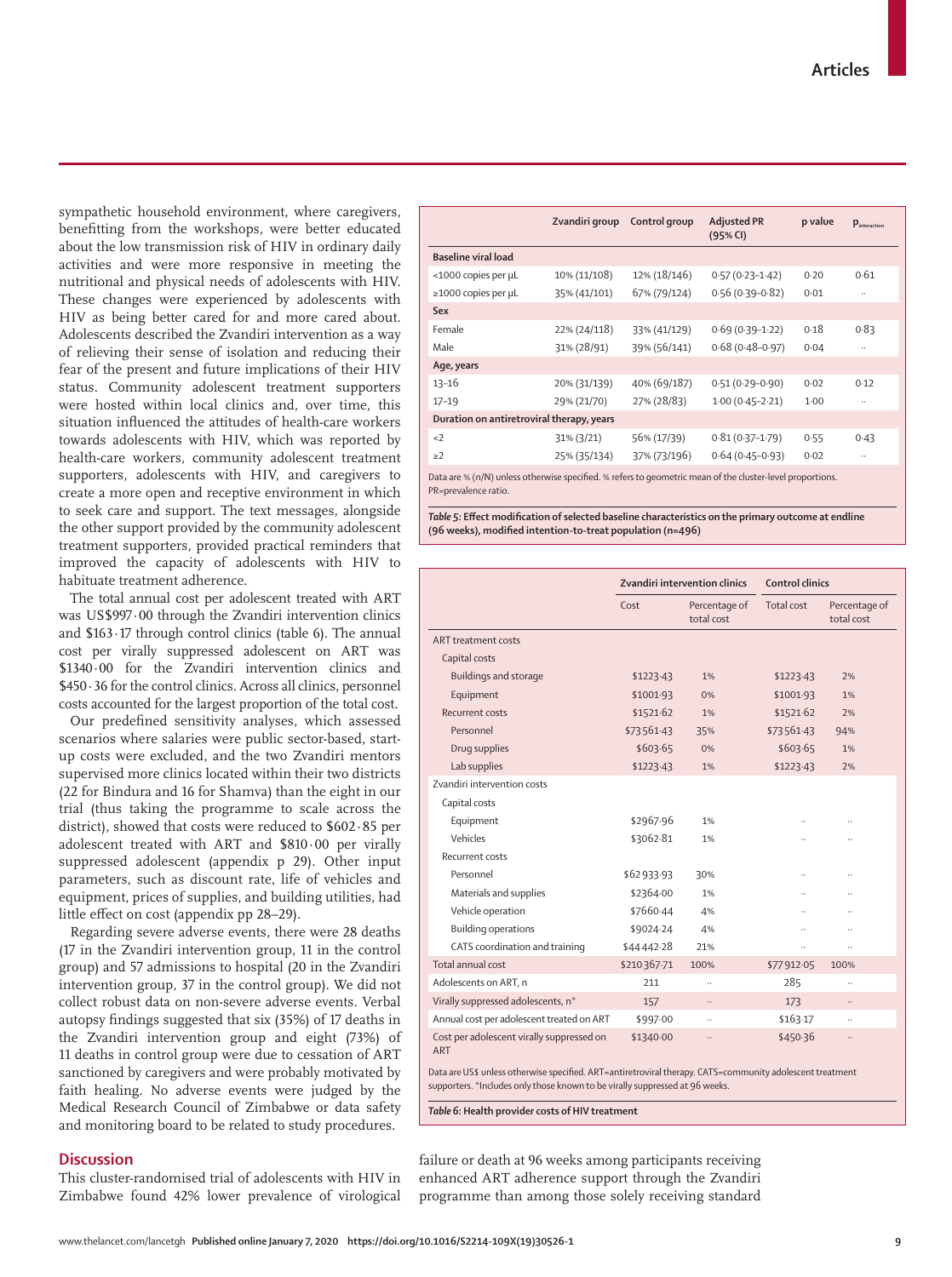HIV care at rural clinics. This finding reinforces previous assertions that ambitious approaches such as the treat all strategy need to be complemented by interventions that actively support adherence to treatment and wellbeing more generally.<sup>3</sup>

To our knowledge, this trial is the first youth-led investigation of a multicomponent differentiated service delivery intervention focusing on adolescents' HIVrelated and psychosocial outcomes. Only two other trials3,26 have shown an intervention's effect on virological outcomes among populations living with HIV in low-income and middle-income countries in general and adolescents with HIV, specifically. Both previous trials had a singular focus: structured adherence support to caregivers of adolescents with HIV<sup>3</sup> and savings-led economic empowerment of adolescents with HIV.<sup>26</sup> An important explanation for the Zvandiri intervention's success was the multicomponent aspect, which addressed the inhibiting context in which adolescents with HIV navigated adherence, by providing them with a supportive peer network and a more receptive household environment. Consequently, adolescents with HIV receiving the Zvandiri intervention were able to benefit from continual support to drive and sustain behaviour change. The effectiveness of this comprehensive wraparound programme is in line with the so-called development accelerators approach advocated in the 2019 UNAIDS Global AIDS update.<sup>27</sup> Modelling clearly shows the synergistic effect of combining three development accelerators (support for parenting, cash transfers, and safe schools) on the lives of adolescents with HIV.<sup>27,28</sup> Notably, the stronger intervention effects we report in 13−16 year-olds than in 17–19 year-olds are consistent with the observed trend of suboptimal adherence as adolescents age and become independent from caregiver supervision.<sup>2,29</sup>

Our trial highlights the importance of the context in which interventions, especially those in children and young people, are implemented. Implementation of interventions in contexts characterised by high youth unemployment, a struggling economy, persistent HIV stigma, considerable faith healing, and a struggling health-care system with weak mental health provision is particularly difficult. We found that ART adherence was sometimes disrupted when caregivers, acting upon faith healers' instructions, ordered adolescents with HIV to temporarily or permanently stop their medication intake, often leading to clinical AIDS events or death. Given the high prevalence of faith healing and continued impact on ART adherence in sub-Saharan Africa,<sup>30</sup> interventions need to continue targeting caregivers but also target faith healers. Further, although studies have shown that text messaging can support ART adherence,<sup>31</sup> its effectiveness is context-dependent. The rural setting of this trial resulted in electricity and mobile network challenges, meaning that text messages were not always sent. Additionally, community adolescent treatment supporters

had to use coded messages specific to each adolescent with HIV to counteract the possibility of messages being intercepted and resulting in unintentional disclosure. Although burdensome, this aspect reinforced the differentiated aspect of the Zvandiri programme.

The high proportion (68%) of non-disclosure of HIV status seen in our questionnaire data is consistent with previous findings<sup>29,32</sup> and process evaluation data, wherein adolescents with HIV mentioned that the consequences of disclosure include rejection. Given the potential individual and public health benefits associated with onward disclosure, including ART adherence and reduced levels of unprotected sexual activity,<sup>33</sup> interventions should encourage and empower individuals with HIV to disclose their HIV status, especially to their sexual partners. The undetectableequals untransmittable concept (known as U=U), which signifies that HIV positive individuals who receive ART and have achieved and maintained an undetectable viral load cannot sexually transmit the virus to others,<sup>34</sup> should be properly explained to the adolescents and their caregivers to enhance disclosure, sustained adherence, and acceptance of those with HIV.

Our cost analysis suggests that incorporation of the Zvandiri intervention into current standard of care would increase the cost of providing HIV treatment to adolescents by about three times. Most of this additional cost is due to the additional staff needed to deliver the counselling and adherence support at the clinics and in the community. In our study, each Zvandiri intervention health facility had three additional staff who could provide the same level of care to many more adolescents than the 30 or fewer adolescents accessing treatment at each facility during the study period (as currently happens programmatically). Potential economies of scale, and therefore lower unit costs, could be achieved through provision of both ART and the Zvandiri intervention to larger numbers of adolescents. Costs were lower when assessed in an anticipated national scale-up scenario where salaries were public sector-based, start-up costs were excluded, and the two mentors supervised more clinics located within their two districts (22 for Bindura and 16 for Shamva) than the eight in our trial. Funders and policy makers might need to invest in these higher costs to avert the health and economic consequences of not achieving viral suppression in a population with the worst HIV outcomes, which will probably require many years of ART. A full economic analysis incorporating these long-term health and economic effects is underway to explore cost-effectiveness.

A major strength of this trial is that it evaluated the Zvandiri programme as delivered in a real-world and resource-constrained setting. The Zvandiri intervention can, therefore, be feasibly implemented in similar settings. In fact, the Zvandiri intervention has now (as of October, 2019) been introduced in the control group of this trial and continues to be used in the communities of the intervention group. In October, 2019, the programme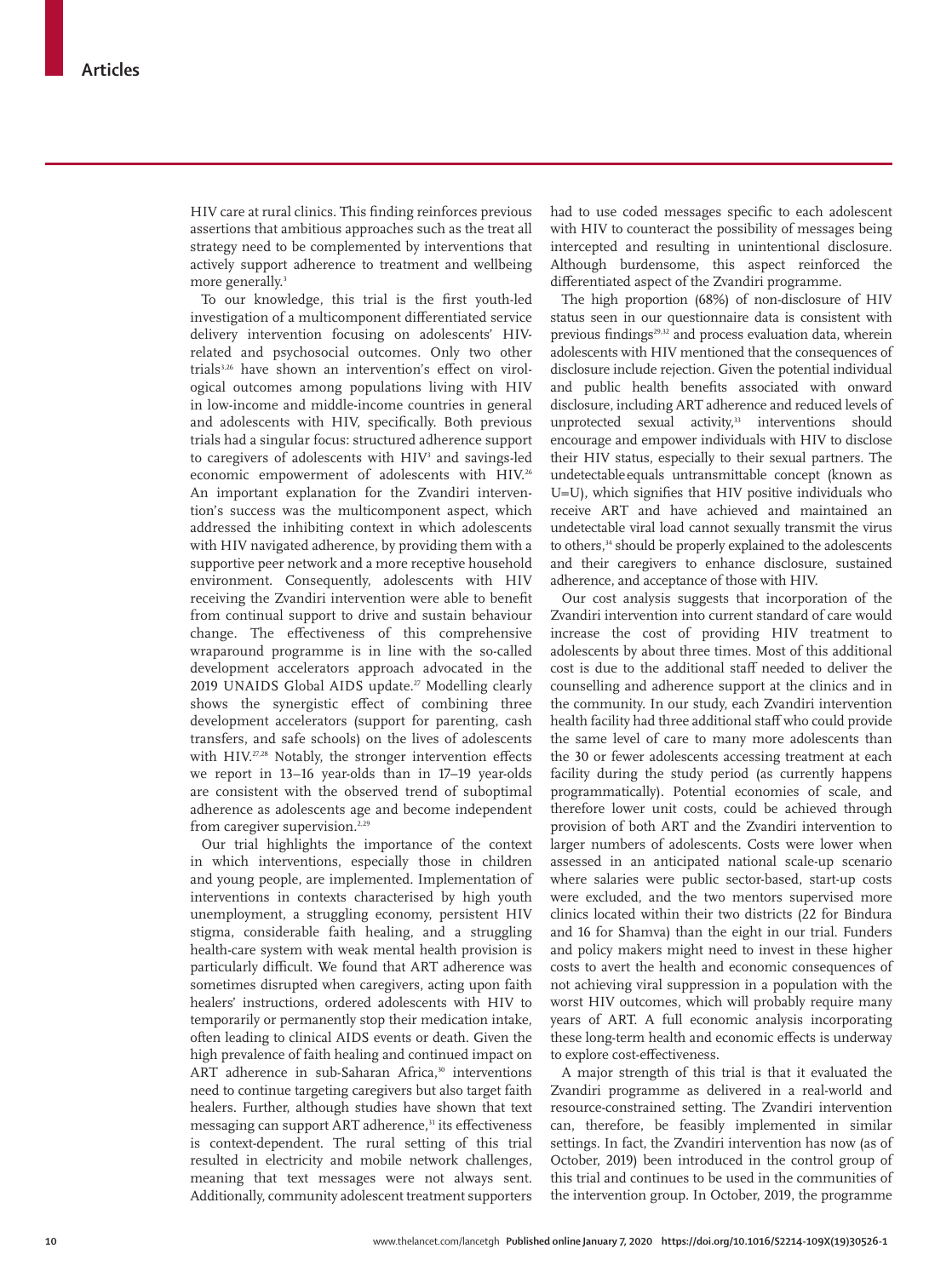was scaled up in partnership with the Ministries of Health in six countries in sub-Saharan Africa (Eswatini, Mozambique, Nigeria, Rwanda, Tanzania, and Uganda), and now supports 961 community adolescent treatment supporters working with 65500 beneficiaries in 613 clinics. The finding that the Zvandiri intervention reduces rates of treatment failure strengthens support for further scale-up across the region. The results will likely inform policies and standard of care for young people with HIV in Zimbabwe, regionally, and internationally. Further, despite high rates of orphanhood (81%) and associated changes in households or locations, our trial had high follow-up (97%), providing a high level of confidence in the results and greater power than anticipated to detect differences in outcomes. Moreover, we used rigorous procedures to ascertain objectively measured outcomes; the cluster-randomised controlled trial was complemented by process evaluation including in-depth qualitative data collection to understand the mechanisms of action.

This trial has a few limitations, including that it was difficult to deliver certain intervention components as intended. In addition to text messaging challenges, community adolescent treatment supporters were unable to visit some adolescents' homes—a recurring issue in community-based interventions.<sup>35</sup> Community adolescent treatment supporters were, however, able to meet study participants in neutral spaces, highlighting the value of differentiated service delivery in responding to beneficiaries' preferences.<sup>14</sup> Finally, although process evaluation data suggested the mechanisms of effect of the Zvandiri intervention, it is possible that unmeasured or unassessed variables might also have played a role in the intervention effect.

In our trial, community adolescent treatment supporters were well-supported, including by mentors located in the study districts. If taken to scale, Zvandiri mentors could support more community adolescent treatment supporters than they did in this trial. Additionally, each community adolescent treatment supporter supported a manageable number of adolescents with HIV (up to ten). In non-trial settings, community adolescent treatment supporters support up to 80 adolescents with HIV as a result of financial constraints. Future research should explore the effectiveness of community adolescent treatment supporters when they support relatively large numbers of adolescents with HIV, and how this situation affects the total costs of delivering HIV treatment. How programmes for orphaned and vulnerable children could be strengthened should also be investigated to ensure they are community-based and holistic to support adolescents with HIV and their caregivers with a comprehensive package of services.

Our study is the only youth-led trial so far to show effectiveness of a community-based intervention in improving viral suppression among adolescents with HIV—a group with disproportionately poor HIV treatment outcomes.3−5 By showing that the sum of a multicomponent differentiated service delivery model is more important than the individual components, our study adds to the growing body of evidence to support WHO's recommendations for community-based interventions to support ART adherence and retention in care. Our findings provide further justification for the scaling up of the Zvandiri intervention in sub-Saharan Africa. Community-based interventions are likely to make a substantial contribution to the UNAIDS 90-90-90 targets if they offer differentiated services, are youth-led, and are multicomponent.

#### **Contributors**

FMC led the trial design, with involvement from WMav, WMan, TA, RA, and HAW. FMC and WMav led protocol development, with involvement from WMan, TA, RA, and HAW. NW led intervention implementation. FMC and WMav led trial implementation, with involvement from JM. SB led process evaluation, with involvement from MT. CM led the costing component, with involvement from HM. HAW was responsible for analyses and led data interpretation, with involvement from FMC, WMav, NW, JM, SB, MT, WMan, TA, and RA. WMav wrote the manuscript. All authors reviewed the drafts.

#### **Declaration of interests**

We declare no competing interests.

#### **Data sharing**

[Data](https://datacompass.lshtm.ac.uk/) from our trial will be made available upon request to the London School of Hygiene & Tropical Medicine data repository.

#### **Acknowledgments**

The research reported in this publication was funded by ViiV Healthcare's Positive Action for Adolescents Programme. The content is solely the responsibility of the authors and does not necessarily represent the official views of ViiV Healthcare. We thank the members of the data safety and monitoring board (Diana Gibb, Petrus J de Vries, and Mi-Suk Kang Dufour), study participants, caregivers, health-care workers, and trial steering committee members.

#### **References**

- Casale M, Carlqvist A, Cluver L. Recent interventions to improve retention in HIV care and adherence to antiretroviral treatment among adolescents and youth: a systematic review. *AIDS Patient Care STDS* 2019; **33:** 237−52.
- Judd A, Sohn AH, Collins IJ. Interventions to improve treatment, retention and survival outcomes for adolescents with perinatal HIV-1 transitioning to adult care: moving on up. *Curr Opin HIV AIDS* 2016; **11:** 477−86.
- Ferrand RA, Simms V, Dauya E, et al. The effect of communitybased support for caregivers on the risk of virological failure in children and adolescents with HIV in Harare, Zimbabwe (ZENITH): an open-label, randomised controlled trial. *Lancet Child Adolesc Health* 2017; **1:** 175−83.
- WHO. Health for the world's adolescents: a second chance in the second decade. 2014. https://www.who.int/maternal\_child\_ adolescent/documents/second-decade/en/ (accessed July 13, 2019).
- 5 Boerma RS, Boender TS, Bussink AP, et al. Suboptimal viral suppression rates among HIV-infected children in low- and middle-income countries: a meta-analysis. *Clin Infect Dis* 2016; **63:** 1645−54.
- 6 Enane LA, Vreeman RC, Foster C. Retention and adherence: global challenges for the long-term care of adolescents and young adults living with HIV. *Curr Opin HIV AIDS* 2018; **13:** 212−19.
- 7 Mavhu W, Willis N, Mufuka J, et al. Evaluating a multi-component, community-based program to improve adherence and retention in care among adolescents living with HIV in Zimbabwe: study protocol for a cluster randomized controlled trial. *Trials* 2017; **18:** 478.
- 8 Brown K, Williams DB, Kinchen S, et al. Status of HIV epidemic control among adolescent girls and young women aged 15−24 years seven african countries, 2015−2017. *MMWR Morb Mortal Wkly Rep* 2018; **67:** 29−32.

For the **data repository** see <https://datacompass.lshtm.ac.uk/>